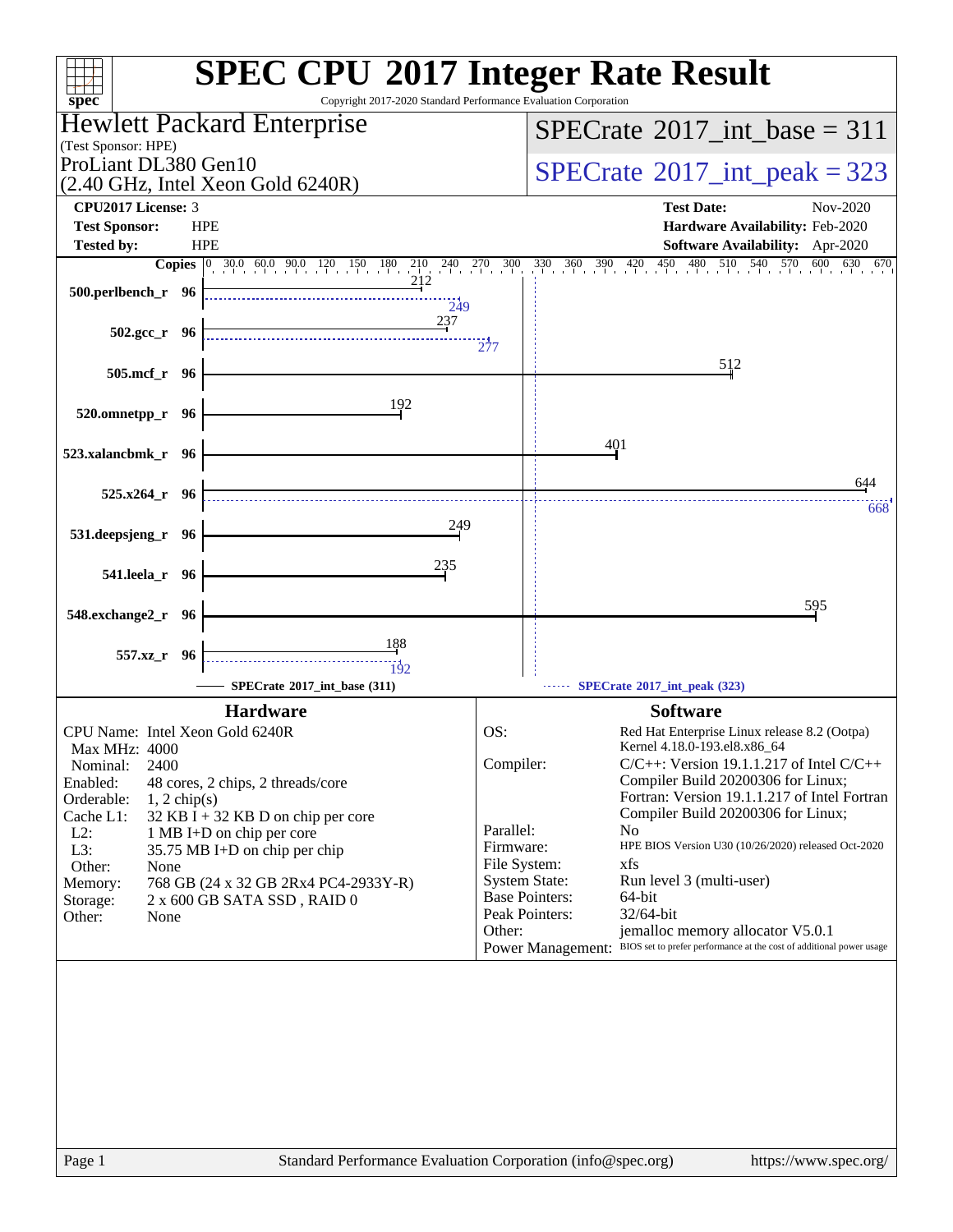

Copyright 2017-2020 Standard Performance Evaluation Corporation

### Hewlett Packard Enterprise

(Test Sponsor: HPE)

(2.40 GHz, Intel Xeon Gold 6240R)

### $SPECrate$ <sup>®</sup>[2017\\_int\\_base =](http://www.spec.org/auto/cpu2017/Docs/result-fields.html#SPECrate2017intbase) 311

ProLiant DL380 Gen10<br>  $\boxed{SPECrate^{\circ}2017\_int\_peak = 323}$  $\boxed{SPECrate^{\circ}2017\_int\_peak = 323}$  $\boxed{SPECrate^{\circ}2017\_int\_peak = 323}$ 

#### **[CPU2017 License:](http://www.spec.org/auto/cpu2017/Docs/result-fields.html#CPU2017License)** 3 **[Test Date:](http://www.spec.org/auto/cpu2017/Docs/result-fields.html#TestDate)** Nov-2020 **[Test Sponsor:](http://www.spec.org/auto/cpu2017/Docs/result-fields.html#TestSponsor)** HPE **[Hardware Availability:](http://www.spec.org/auto/cpu2017/Docs/result-fields.html#HardwareAvailability)** Feb-2020 **[Tested by:](http://www.spec.org/auto/cpu2017/Docs/result-fields.html#Testedby)** HPE **[Software Availability:](http://www.spec.org/auto/cpu2017/Docs/result-fields.html#SoftwareAvailability)** Apr-2020

#### **[Results Table](http://www.spec.org/auto/cpu2017/Docs/result-fields.html#ResultsTable)**

| <b>Base</b>                                                                                         |               |                |               |                | <b>Peak</b> |                |       |               |                |              |                |              |                |              |
|-----------------------------------------------------------------------------------------------------|---------------|----------------|---------------|----------------|-------------|----------------|-------|---------------|----------------|--------------|----------------|--------------|----------------|--------------|
| <b>Benchmark</b>                                                                                    | <b>Copies</b> | <b>Seconds</b> | Ratio         | <b>Seconds</b> | Ratio       | <b>Seconds</b> | Ratio | <b>Copies</b> | <b>Seconds</b> | <b>Ratio</b> | <b>Seconds</b> | <b>Ratio</b> | <b>Seconds</b> | <b>Ratio</b> |
| 500.perlbench_r                                                                                     | 96            | 720            | 212           | 721            | 212         | 721            | 212   | 96            | 614            | 249          | 614            | 249          | 613            | 249          |
| $502.\text{gcc}$ _r                                                                                 | 96            | 574            | 237           | 573            | 237         | 573            | 237   | 96            | 491            | 277          | 489            | 278          | 490            | 277          |
| $505$ .mcf r                                                                                        | 96            | 303            | 512           | 303            | 512         | 302            | 514   | 96            | 303            | 512          | 303            | 512          | 302            | 514          |
| 520.omnetpp_r                                                                                       | 96            | 654            | 192           | 656            | 192         | 657            | 192   | 96            | 654            | 192          | 656            | <b>192</b>   | 657            | 192          |
| 523.xalancbmk r                                                                                     | 96            | 253            | 401           | 252            | 402         | 253            | 401   | 96            | 253            | 401          | 252            | 402          | 253            | 401          |
| 525.x264 r                                                                                          | 96            | 261            | 643           | 261            | 644         | 261            | 644   | 96            | 251            | 668          | 251            | 669          | 252            | 668          |
| $531.$ deepsjeng $_r$                                                                               | 96            | 441            | 249           | 441            | 249         | 442            | 249   | 96            | 441            | 249          | 441            | 249          | 442            | 249          |
| 541.leela r                                                                                         | 96            | 675            | 236           | 676            | 235         | 676            | 235   | 96            | 675            | 236          | 676            | 235          | 676            | 235          |
| 548.exchange2_r                                                                                     | 96            | 423            | 594           | 423            | 595         | 422            | 596   | 96            | 423            | 594          | 423            | 595          | 422            | 596          |
| 557.xz r                                                                                            | 96            | 551            | 188           | 553            | <u>188</u>  | 554            | 187   | 96            | 541            | 192          | 541            | <u>192</u>   | 540            | 192          |
| $SPECrate^{\circ}2017$ int base =<br>311                                                            |               |                |               |                |             |                |       |               |                |              |                |              |                |              |
| $C1$ $A0$ $A1$ $A2$ $A3$ $A4$ $A5$ $A6$ $A7$ $A8$ $A9$ $A1$ $A1$ $A2$ $A3$ $A1$ $A2$ $A3$ $A1$ $A2$ |               |                | $\sim$ $\sim$ |                |             |                |       |               |                |              |                |              |                |              |

**[SPECrate](http://www.spec.org/auto/cpu2017/Docs/result-fields.html#SPECrate2017intpeak)[2017\\_int\\_peak =](http://www.spec.org/auto/cpu2017/Docs/result-fields.html#SPECrate2017intpeak) 323**

Results appear in the [order in which they were run](http://www.spec.org/auto/cpu2017/Docs/result-fields.html#RunOrder). Bold underlined text [indicates a median measurement](http://www.spec.org/auto/cpu2017/Docs/result-fields.html#Median).

#### **[Compiler Notes](http://www.spec.org/auto/cpu2017/Docs/result-fields.html#CompilerNotes)**

The inconsistent Compiler version information under Compiler Version section is due to a discrepancy in Intel Compiler. The correct version of C/C++ compiler is: Version 19.1.1.217 Build 20200306 Compiler for Linux The correct version of Fortran compiler is: Version 19.1.1.217 Build 20200306 Compiler for Linux

#### **[Submit Notes](http://www.spec.org/auto/cpu2017/Docs/result-fields.html#SubmitNotes)**

The numactl mechanism was used to bind copies to processors. The config file option 'submit' was used to generate numactl commands to bind each copy to a specific processor. For details, please see the config file.

#### **[Operating System Notes](http://www.spec.org/auto/cpu2017/Docs/result-fields.html#OperatingSystemNotes)**

Stack size set to unlimited using "ulimit -s unlimited" Transparent Huge Pages enabled by default Prior to runcpu invocation Filesystem page cache synced and cleared with: sync; echo 3 > /proc/sys/vm/drop\_caches

#### **[Environment Variables Notes](http://www.spec.org/auto/cpu2017/Docs/result-fields.html#EnvironmentVariablesNotes)**

```
Environment variables set by runcpu before the start of the run:
LD_LIBRARY_PATH =
      "/home/cpu/update1/lib/intel64:/home/cpu/update1/lib/ia32:/home/cpu/upda
      te1/je5.0.1-32"
MALLOC_CONF = "retain:true"
```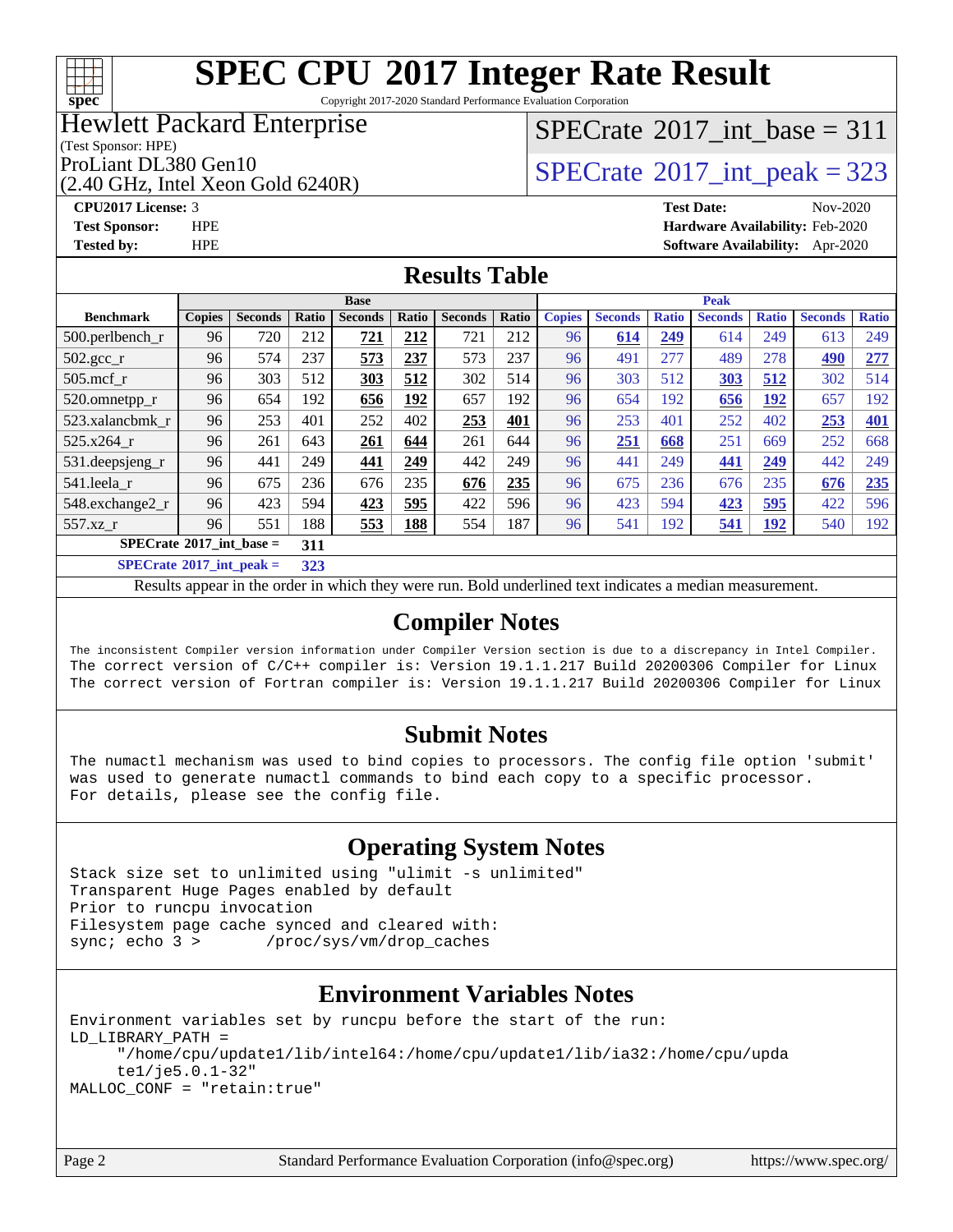#### $+\hskip -1.5pt +\hskip -1.5pt +$ **[spec](http://www.spec.org/)**

# **[SPEC CPU](http://www.spec.org/auto/cpu2017/Docs/result-fields.html#SPECCPU2017IntegerRateResult)[2017 Integer Rate Result](http://www.spec.org/auto/cpu2017/Docs/result-fields.html#SPECCPU2017IntegerRateResult)**

Copyright 2017-2020 Standard Performance Evaluation Corporation

#### Hewlett Packard Enterprise

 $SPECTate$ <sup>®</sup>[2017\\_int\\_base =](http://www.spec.org/auto/cpu2017/Docs/result-fields.html#SPECrate2017intbase) 311

### (Test Sponsor: HPE)

(2.40 GHz, Intel Xeon Gold 6240R)

### ProLiant DL380 Gen10<br>  $\angle Q$  40 GHz, Intel Year Gald 6240P)<br> [SPECrate](http://www.spec.org/auto/cpu2017/Docs/result-fields.html#SPECrate2017intpeak)®[2017\\_int\\_peak = 3](http://www.spec.org/auto/cpu2017/Docs/result-fields.html#SPECrate2017intpeak)23

**[CPU2017 License:](http://www.spec.org/auto/cpu2017/Docs/result-fields.html#CPU2017License)** 3 **[Test Date:](http://www.spec.org/auto/cpu2017/Docs/result-fields.html#TestDate)** Nov-2020 **[Test Sponsor:](http://www.spec.org/auto/cpu2017/Docs/result-fields.html#TestSponsor)** HPE **[Hardware Availability:](http://www.spec.org/auto/cpu2017/Docs/result-fields.html#HardwareAvailability)** Feb-2020 **[Tested by:](http://www.spec.org/auto/cpu2017/Docs/result-fields.html#Testedby)** HPE **[Software Availability:](http://www.spec.org/auto/cpu2017/Docs/result-fields.html#SoftwareAvailability)** Apr-2020

#### **[General Notes](http://www.spec.org/auto/cpu2017/Docs/result-fields.html#GeneralNotes)**

Page 3 Standard Performance Evaluation Corporation [\(info@spec.org\)](mailto:info@spec.org) <https://www.spec.org/> Binaries compiled on a system with 1x Intel Core i9-7980XE CPU + 64GB RAM memory using Redhat Enterprise Linux 8.0 NA: The test sponsor attests, as of date of publication, that CVE-2017-5754 (Meltdown) is mitigated in the system as tested and documented. Yes: The test sponsor attests, as of date of publication, that CVE-2017-5753 (Spectre variant 1) is mitigated in the system as tested and documented. Yes: The test sponsor attests, as of date of publication, that CVE-2017-5715 (Spectre variant 2) is mitigated in the system as tested and documented. jemalloc, a general purpose malloc implementation built with the RedHat Enterprise 7.5, and the system compiler gcc 4.8.5 sources available from jemalloc.net or<https://github.com/jemalloc/jemalloc/releases> **[Platform Notes](http://www.spec.org/auto/cpu2017/Docs/result-fields.html#PlatformNotes)** BIOS Configuration: Thermal Configuration set to Maximum Cooling Memory Patrol Scrubbing set to Disabled LLC Prefetch set to Enabled LLC Dead Line Allocation set to Disabled Enhanced Processor Performance set to Enabled Workload Profile set to General Throughput Compute Workload Profile set to Custom Minimum Processor Idle Power Core C-State set to C1E State Hyper-Threading Set to Enabled Sysinfo program /home/cpu/update1/bin/sysinfo Rev: r6365 of 2019-08-21 295195f888a3d7edb1e6e46a485a0011 running on localhost.localdomain Thu Nov 5 02:11:16 2020 SUT (System Under Test) info as seen by some common utilities. For more information on this section, see <https://www.spec.org/cpu2017/Docs/config.html#sysinfo> From /proc/cpuinfo model name : Intel(R) Xeon(R) Gold 6240R CPU @ 2.40GHz 2 "physical id"s (chips) 96 "processors" cores, siblings (Caution: counting these is hw and system dependent. The following excerpts from /proc/cpuinfo might not be reliable. Use with caution.) cpu cores : 24 siblings : 48 physical 0: cores 0 1 2 3 4 8 9 10 11 12 13 16 17 18 19 20 21 25 26 27 28 29 physical 1: cores 0 1 2 3 9 10 11 12 13 16 17 18 19 20 21 24 25 26 27 28 29 From lscpu: Architecture: x86\_64 **(Continued on next page)**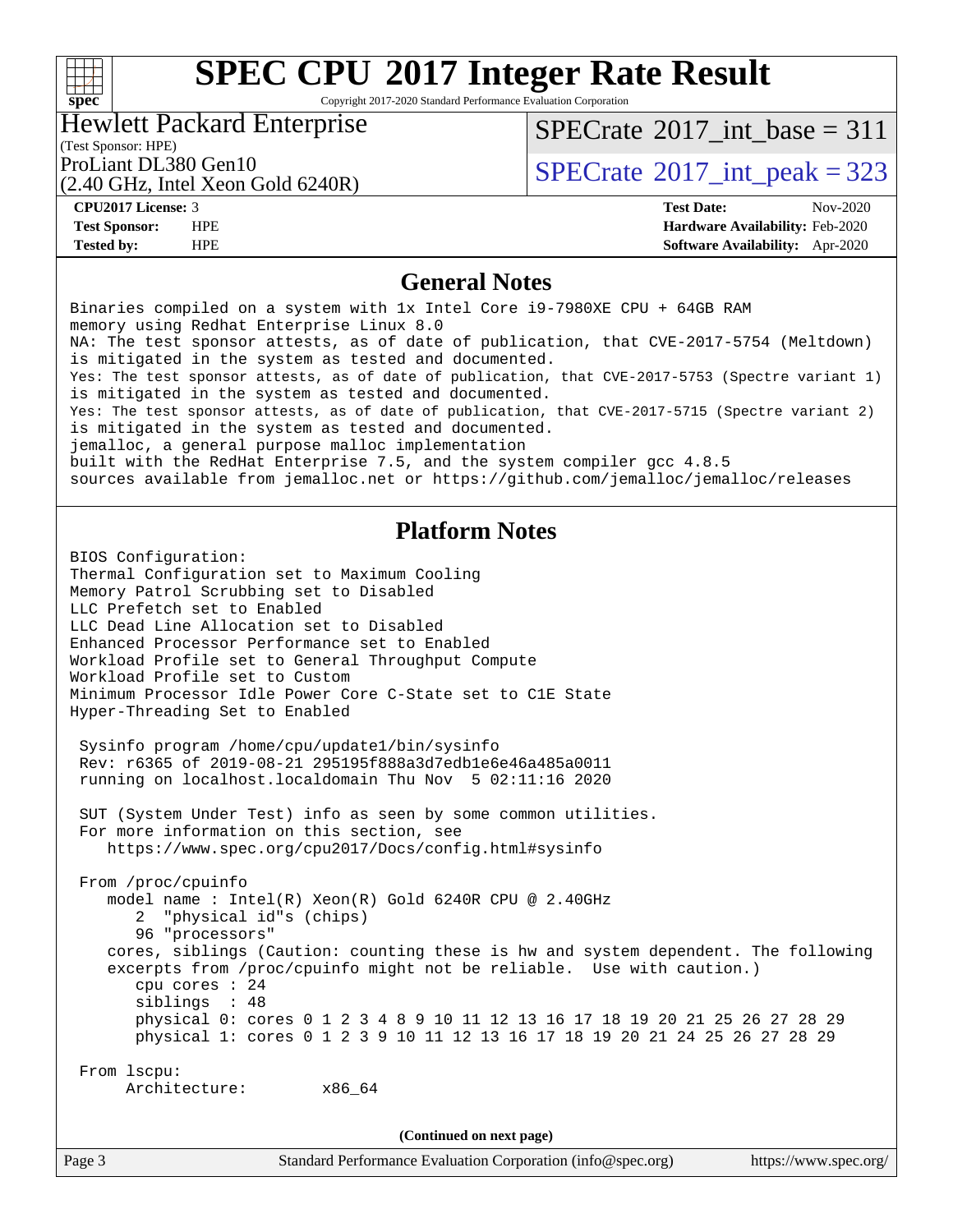

Copyright 2017-2020 Standard Performance Evaluation Corporation

#### Hewlett Packard Enterprise

(2.40 GHz, Intel Xeon Gold 6240R)

(Test Sponsor: HPE)

 $SPECTate$ <sup>®</sup>[2017\\_int\\_base =](http://www.spec.org/auto/cpu2017/Docs/result-fields.html#SPECrate2017intbase) 311

ProLiant DL380 Gen10<br>  $\text{SPECTate}^{\circ}2017\_int\_peak = 323$ 

**[Tested by:](http://www.spec.org/auto/cpu2017/Docs/result-fields.html#Testedby)** HPE **[Software Availability:](http://www.spec.org/auto/cpu2017/Docs/result-fields.html#SoftwareAvailability)** Apr-2020

**[CPU2017 License:](http://www.spec.org/auto/cpu2017/Docs/result-fields.html#CPU2017License)** 3 **[Test Date:](http://www.spec.org/auto/cpu2017/Docs/result-fields.html#TestDate)** Nov-2020 **[Test Sponsor:](http://www.spec.org/auto/cpu2017/Docs/result-fields.html#TestSponsor)** HPE **[Hardware Availability:](http://www.spec.org/auto/cpu2017/Docs/result-fields.html#HardwareAvailability)** Feb-2020

#### **[Platform Notes \(Continued\)](http://www.spec.org/auto/cpu2017/Docs/result-fields.html#PlatformNotes)**

 CPU op-mode(s): 32-bit, 64-bit Byte Order: Little Endian CPU(s): 96 On-line CPU(s) list: 0-95 Thread(s) per core: 2 Core(s) per socket: 24  $Socket(s):$  NUMA node(s): 4 Vendor ID: GenuineIntel CPU family: 6 Model: 85 Model name: Intel(R) Xeon(R) Gold 6240R CPU @ 2.40GHz Stepping: CPU MHz: 2241.610 BogoMIPS: 4800.00 Virtualization: VT-x L1d cache: 32K L1i cache: 32K L2 cache: 1024K L3 cache: 36608K NUMA node0 CPU(s): 0-11,48-59 NUMA node1 CPU(s): 12-23,60-71 NUMA node2 CPU(s): 24-35,72-83 NUMA node3 CPU(s): 36-47,84-95 Flags: fpu vme de pse tsc msr pae mce cx8 apic sep mtrr pge mca cmov pat pse36 clflush dts acpi mmx fxsr sse sse2 ss ht tm pbe syscall nx pdpe1gb rdtscp lm constant\_tsc art arch\_perfmon pebs bts rep\_good nopl xtopology nonstop\_tsc cpuid aperfmperf pni pclmulqdq dtes64 monitor ds\_cpl vmx smx est tm2 ssse3 sdbg fma cx16 xtpr pdcm pcid dca sse4\_1 sse4\_2 x2apic movbe popcnt tsc\_deadline\_timer aes xsave avx f16c rdrand lahf\_lm abm 3dnowprefetch cpuid\_fault epb cat\_l3 cdp\_l3 invpcid\_single intel\_ppin ssbd mba ibrs ibpb stibp ibrs\_enhanced tpr\_shadow vnmi flexpriority ept vpid fsgsbase tsc\_adjust bmi1 hle avx2 smep bmi2 erms invpcid rtm cqm mpx rdt\_a avx512f avx512dq rdseed adx smap clflushopt clwb intel\_pt avx512cd avx512bw avx512vl xsaveopt xsavec xgetbv1 xsaves cqm\_llc cqm\_occup\_llc cqm\_mbm\_total cqm\_mbm\_local dtherm ida arat pln pts pku ospke avx512\_vnni md\_clear flush\_l1d arch\_capabilities /proc/cpuinfo cache data cache size : 36608 KB From numactl --hardware WARNING: a numactl 'node' might or might not correspond to a physical chip. available: 4 nodes (0-3) node 0 cpus: 0 1 2 3 4 5 6 7 8 9 10 11 48 49 50 51 52 53 54 55 56 57 58 59 node 0 size: 193124 MB node 0 free: 192637 MB

node 1 cpus: 12 13 14 15 16 17 18 19 20 21 22 23 60 61 62 63 64 65 66 67 68 69 70 71

**(Continued on next page)**

Page 4 Standard Performance Evaluation Corporation [\(info@spec.org\)](mailto:info@spec.org) <https://www.spec.org/>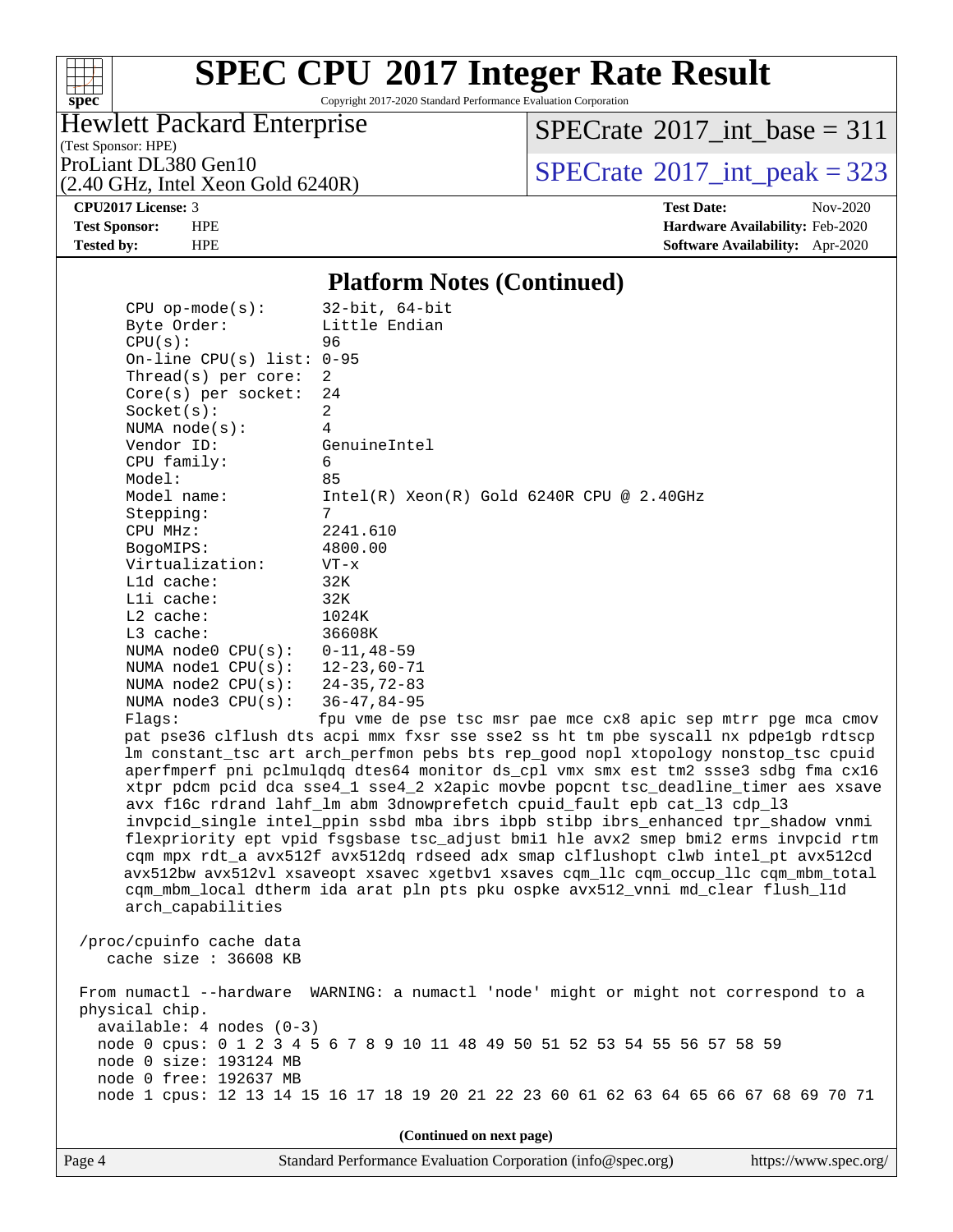#### $+\ +$ **[spec](http://www.spec.org/)**

# **[SPEC CPU](http://www.spec.org/auto/cpu2017/Docs/result-fields.html#SPECCPU2017IntegerRateResult)[2017 Integer Rate Result](http://www.spec.org/auto/cpu2017/Docs/result-fields.html#SPECCPU2017IntegerRateResult)**

Copyright 2017-2020 Standard Performance Evaluation Corporation

Hewlett Packard Enterprise

(2.40 GHz, Intel Xeon Gold 6240R)

 $SPECTate$ <sup>®</sup>[2017\\_int\\_base =](http://www.spec.org/auto/cpu2017/Docs/result-fields.html#SPECrate2017intbase) 311

(Test Sponsor: HPE)

ProLiant DL380 Gen10<br>  $SPECrate^{\circ}2017$  $SPECrate^{\circ}2017$ \_int\_peak = 323

**[CPU2017 License:](http://www.spec.org/auto/cpu2017/Docs/result-fields.html#CPU2017License)** 3 **[Test Date:](http://www.spec.org/auto/cpu2017/Docs/result-fields.html#TestDate)** Nov-2020 **[Test Sponsor:](http://www.spec.org/auto/cpu2017/Docs/result-fields.html#TestSponsor)** HPE **[Hardware Availability:](http://www.spec.org/auto/cpu2017/Docs/result-fields.html#HardwareAvailability)** Feb-2020 **[Tested by:](http://www.spec.org/auto/cpu2017/Docs/result-fields.html#Testedby)** HPE **[Software Availability:](http://www.spec.org/auto/cpu2017/Docs/result-fields.html#SoftwareAvailability)** Apr-2020

#### **[Platform Notes \(Continued\)](http://www.spec.org/auto/cpu2017/Docs/result-fields.html#PlatformNotes)**

 node 1 size: 193530 MB node 1 free: 192697 MB node 2 cpus: 24 25 26 27 28 29 30 31 32 33 34 35 72 73 74 75 76 77 78 79 80 81 82 83 node 2 size: 193530 MB node 2 free: 193231 MB node 3 cpus: 36 37 38 39 40 41 42 43 44 45 46 47 84 85 86 87 88 89 90 91 92 93 94 95 node 3 size: 193502 MB node 3 free: 193212 MB node distances: node 0 1 2 3 0: 10 21 31 31 1: 21 10 31 31 2: 31 31 10 21 3: 31 31 21 10 From /proc/meminfo MemTotal: 792256476 kB HugePages\_Total: 0 Hugepagesize: 2048 kB From /etc/\*release\* /etc/\*version\* os-release: NAME="Red Hat Enterprise Linux" VERSION="8.2 (Ootpa)" ID="rhel" ID\_LIKE="fedora" VERSION\_ID="8.2" PLATFORM\_ID="platform:el8" PRETTY\_NAME="Red Hat Enterprise Linux 8.2 (Ootpa)" ANSI\_COLOR="0;31" redhat-release: Red Hat Enterprise Linux release 8.2 (Ootpa) system-release: Red Hat Enterprise Linux release 8.2 (Ootpa) system-release-cpe: cpe:/o:redhat:enterprise\_linux:8.2:ga uname -a: Linux localhost.localdomain 4.18.0-193.el8.x86\_64 #1 SMP Fri Mar 27 14:35:58 UTC 2020 x86\_64 x86\_64 x86\_64 GNU/Linux Kernel self-reported vulnerability status: itlb\_multihit: KVM: Mitigation: Split huge pages CVE-2018-3620 (L1 Terminal Fault): Not affected Microarchitectural Data Sampling: Not affected CVE-2017-5754 (Meltdown): Not affected CVE-2018-3639 (Speculative Store Bypass): Mitigation: Speculative Store Bypass disabled via prctl and seccomp CVE-2017-5753 (Spectre variant 1): Mitigation: usercopy/swapgs barriers and \_\_user **(Continued on next page)**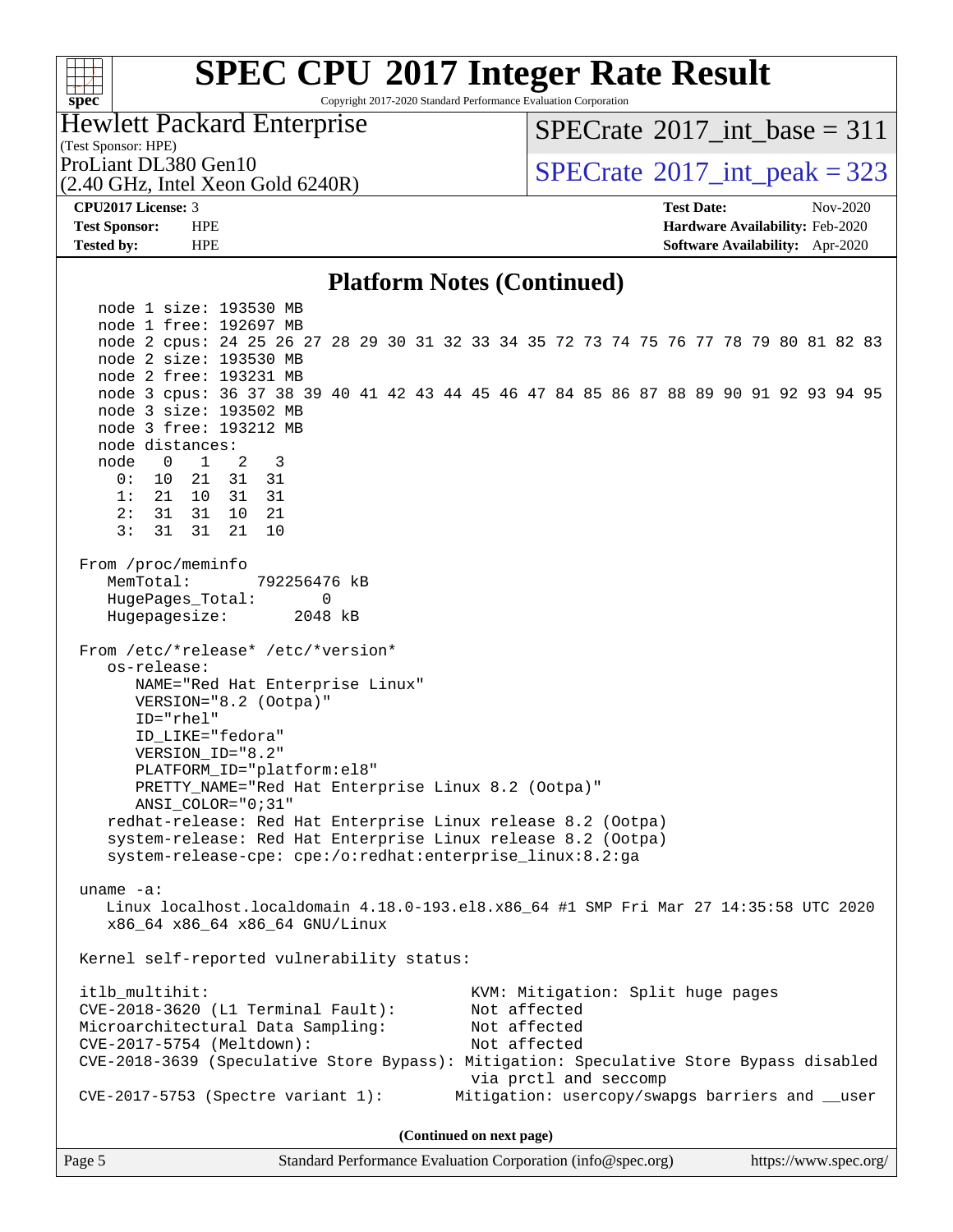Copyright 2017-2020 Standard Performance Evaluation Corporation

#### Hewlett Packard Enterprise

(Test Sponsor: HPE)

 $SPECrate$ <sup>®</sup>[2017\\_int\\_base =](http://www.spec.org/auto/cpu2017/Docs/result-fields.html#SPECrate2017intbase) 311

(2.40 GHz, Intel Xeon Gold 6240R)

ProLiant DL380 Gen10<br>  $\boxed{SPECrate^{\circ}2017\_int\_peak} = 323$  $\boxed{SPECrate^{\circ}2017\_int\_peak} = 323$  $\boxed{SPECrate^{\circ}2017\_int\_peak} = 323$ 

**[spec](http://www.spec.org/)**

 $+\hskip -1.5pt +\hskip -1.5pt +$ 

**[CPU2017 License:](http://www.spec.org/auto/cpu2017/Docs/result-fields.html#CPU2017License)** 3 **[Test Date:](http://www.spec.org/auto/cpu2017/Docs/result-fields.html#TestDate)** Nov-2020 **[Test Sponsor:](http://www.spec.org/auto/cpu2017/Docs/result-fields.html#TestSponsor)** HPE **[Hardware Availability:](http://www.spec.org/auto/cpu2017/Docs/result-fields.html#HardwareAvailability)** Feb-2020 **[Tested by:](http://www.spec.org/auto/cpu2017/Docs/result-fields.html#Testedby)** HPE **[Software Availability:](http://www.spec.org/auto/cpu2017/Docs/result-fields.html#SoftwareAvailability)** Apr-2020

#### **[Platform Notes \(Continued\)](http://www.spec.org/auto/cpu2017/Docs/result-fields.html#PlatformNotes)**

pointer sanitization

RSB filling

CVE-2017-5715 (Spectre variant 2): Mitigation: Enhanced IBRS, IBPB: conditional,

tsx\_async\_abort: Mitigation: Clear CPU buffers; SMT vulnerable

run-level 3 Nov 5 02:08

 SPEC is set to: /home/cpu/update1 Filesystem Type Size Used Avail Use% Mounted on /dev/mapper/rhel-home xfs 504G 111G 393G 23% /home

 From /sys/devices/virtual/dmi/id BIOS: HPE U30 10/26/2020 Vendor: HPE Product: ProLiant DL380 Gen10 Product Family: ProLiant Serial: 2M2726078X

 Additional information from dmidecode follows. WARNING: Use caution when you interpret this section. The 'dmidecode' program reads system data which is "intended to allow hardware to be accurately determined", but the intent may not be met, as there are frequent changes to hardware, firmware, and the "DMTF SMBIOS" standard. Memory:

24x UNKNOWN NOT AVAILABLE 32 GB 2 rank 2933

(End of data from sysinfo program)

#### **[Compiler Version Notes](http://www.spec.org/auto/cpu2017/Docs/result-fields.html#CompilerVersionNotes)**

==============================================================================  $C \qquad | \quad 502.\text{gcc\_r}(\text{peak})$ ------------------------------------------------------------------------------ Intel(R) C Compiler for applications running on IA-32, Version 2021.1 NextGen Build 20200304 Copyright (C) 1985-2020 Intel Corporation. All rights reserved. ------------------------------------------------------------------------------ ============================================================================== C | 500.perlbench\_r(base) 502.gcc\_r(base) 505.mcf\_r(base, peak) | 525.x264\_r(base, peak) 557.xz\_r(base) ------------------------------------------------------------------------------ Intel(R) C Compiler for applications running on Intel(R) 64, Version 2021.1 NextGen Build 20200304 Copyright (C) 1985-2020 Intel Corporation. All rights reserved. ------------------------------------------------------------------------------

**(Continued on next page)**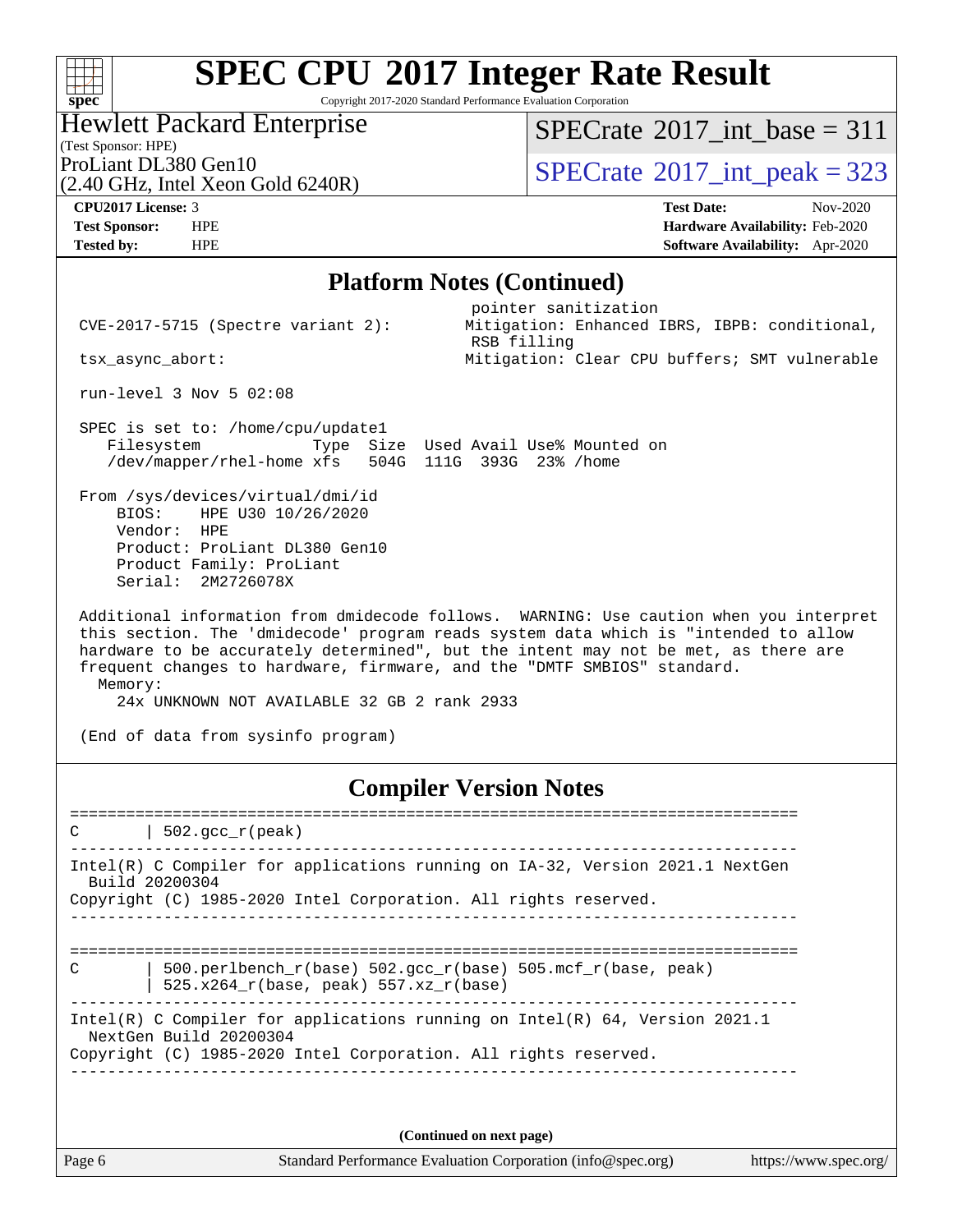

Copyright 2017-2020 Standard Performance Evaluation Corporation

Hewlett Packard Enterprise

(2.40 GHz, Intel Xeon Gold 6240R)

 $SPECTate$ <sup>®</sup>[2017\\_int\\_base =](http://www.spec.org/auto/cpu2017/Docs/result-fields.html#SPECrate2017intbase) 311

(Test Sponsor: HPE)

ProLiant DL380 Gen10<br>  $(2.40 \text{ GHz})$  Intel Xeon Gold 6240R)

**[CPU2017 License:](http://www.spec.org/auto/cpu2017/Docs/result-fields.html#CPU2017License)** 3 **[Test Date:](http://www.spec.org/auto/cpu2017/Docs/result-fields.html#TestDate)** Nov-2020 **[Test Sponsor:](http://www.spec.org/auto/cpu2017/Docs/result-fields.html#TestSponsor)** HPE **[Hardware Availability:](http://www.spec.org/auto/cpu2017/Docs/result-fields.html#HardwareAvailability)** Feb-2020 **[Tested by:](http://www.spec.org/auto/cpu2017/Docs/result-fields.html#Testedby)** HPE **[Software Availability:](http://www.spec.org/auto/cpu2017/Docs/result-fields.html#SoftwareAvailability)** Apr-2020

#### **[Compiler Version Notes \(Continued\)](http://www.spec.org/auto/cpu2017/Docs/result-fields.html#CompilerVersionNotes)**

| Page 7 | Standard Performance Evaluation Corporation (info@spec.org)<br>https://www.spec.org/                                                                                             |
|--------|----------------------------------------------------------------------------------------------------------------------------------------------------------------------------------|
|        | (Continued on next page)                                                                                                                                                         |
|        | Intel(R) C Compiler for applications running on $Intel(R) 64$ , Version 2021.1<br>NextGen Build 20200304                                                                         |
| C      | 500.perlbench_r(base) 502.gcc_r(base) 505.mcf_r(base, peak)<br>525.x264_r(base, peak) 557.xz_r(base)                                                                             |
|        | Copyright (C) 1985-2020 Intel Corporation. All rights reserved.                                                                                                                  |
|        | Intel(R) C Compiler for applications running on IA-32, Version 2021.1 NextGen<br>Build 20200304                                                                                  |
| C      | $\vert$ 502.gcc_r(peak)                                                                                                                                                          |
|        | Intel(R) C Intel(R) 64 Compiler for applications running on Intel(R) 64,<br>Version 19.1.1.217 Build 20200306<br>Copyright (C) 1985-2020 Intel Corporation. All rights reserved. |
| C      | $500.perlbench_r(peak) 557. xz_r(peak)$                                                                                                                                          |
|        | Copyright (C) 1985-2020 Intel Corporation. All rights reserved.                                                                                                                  |
|        | Intel(R) C Compiler for applications running on $Intel(R) 64$ , Version 2021.1<br>NextGen Build 20200304                                                                         |
| C      | 500.perlbench_r(base) 502.gcc_r(base) 505.mcf_r(base, peak)<br>525.x264_r(base, peak) 557.xz_r(base)                                                                             |
|        | Intel(R) C Compiler for applications running on IA-32, Version 2021.1 NextGen<br>Build 20200304<br>Copyright (C) 1985-2020 Intel Corporation. All rights reserved.               |
| C      | $\vert$ 502.gcc_r(peak)                                                                                                                                                          |
|        | Copyright (C) 1985-2020 Intel Corporation. All rights reserved.                                                                                                                  |
|        | Intel(R) C Intel(R) 64 Compiler for applications running on Intel(R) 64,<br>Version 19.1.1.217 Build 20200306                                                                    |
| C      | 500.perlbench_r(peak) 557.xz_r(peak)                                                                                                                                             |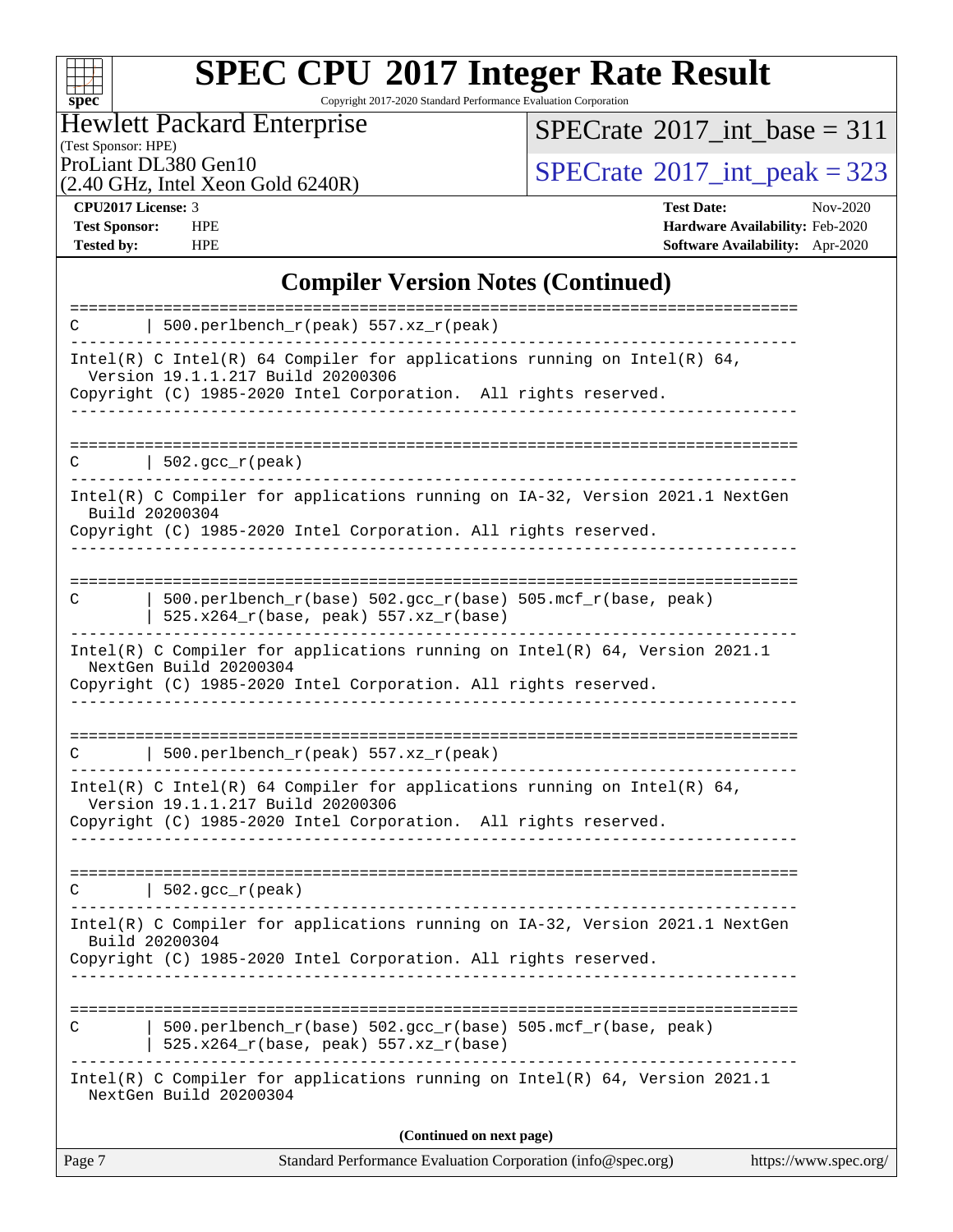| N | S.<br>U | e |  |
|---|---------|---|--|

Copyright 2017-2020 Standard Performance Evaluation Corporation

Hewlett Packard Enterprise

 $SPECTate$ <sup>®</sup>[2017\\_int\\_base =](http://www.spec.org/auto/cpu2017/Docs/result-fields.html#SPECrate2017intbase) 311

(Test Sponsor: HPE)

ProLiant DL380 Gen10<br>  $(2.40 \text{ GHz})$  Intel Xeon Gold 6240R)

(2.40 GHz, Intel Xeon Gold 6240R)

**[CPU2017 License:](http://www.spec.org/auto/cpu2017/Docs/result-fields.html#CPU2017License)** 3 **[Test Date:](http://www.spec.org/auto/cpu2017/Docs/result-fields.html#TestDate)** Nov-2020 **[Test Sponsor:](http://www.spec.org/auto/cpu2017/Docs/result-fields.html#TestSponsor)** HPE **[Hardware Availability:](http://www.spec.org/auto/cpu2017/Docs/result-fields.html#HardwareAvailability)** Feb-2020 **[Tested by:](http://www.spec.org/auto/cpu2017/Docs/result-fields.html#Testedby)** HPE **[Software Availability:](http://www.spec.org/auto/cpu2017/Docs/result-fields.html#SoftwareAvailability)** Apr-2020

#### **[Compiler Version Notes \(Continued\)](http://www.spec.org/auto/cpu2017/Docs/result-fields.html#CompilerVersionNotes)**

| Copyright (C) 1985-2020 Intel Corporation. All rights reserved.                                                                                                                          |
|------------------------------------------------------------------------------------------------------------------------------------------------------------------------------------------|
|                                                                                                                                                                                          |
| 500.perlbench $r(\text{peak})$ 557.xz $r(\text{peak})$<br>C                                                                                                                              |
| Intel(R) C Intel(R) 64 Compiler for applications running on Intel(R) 64,<br>Version 19.1.1.217 Build 20200306<br>Copyright (C) 1985-2020 Intel Corporation. All rights reserved.         |
|                                                                                                                                                                                          |
| 520.omnetpp r(base, peak) 523.xalancbmk r(base, peak)<br>$C++$<br>531.deepsjeng_r(base, peak) 541.leela_r(base, peak)                                                                    |
| Intel(R) $C++$ Compiler for applications running on Intel(R) 64, Version 2021.1<br>NextGen Build 20200304<br>Copyright (C) 1985-2020 Intel Corporation. All rights reserved.             |
| Fortran   548.exchange2_r(base, peak)                                                                                                                                                    |
| $Intel(R)$ Fortran Intel(R) 64 Compiler for applications running on Intel(R)<br>64, Version 19.1.1.217 Build 20200306<br>Copyright (C) 1985-2020 Intel Corporation. All rights reserved. |
|                                                                                                                                                                                          |

### **[Base Compiler Invocation](http://www.spec.org/auto/cpu2017/Docs/result-fields.html#BaseCompilerInvocation)**

[C benchmarks](http://www.spec.org/auto/cpu2017/Docs/result-fields.html#Cbenchmarks): [icc](http://www.spec.org/cpu2017/results/res2020q4/cpu2017-20201109-24346.flags.html#user_CCbase_intel_icc_66fc1ee009f7361af1fbd72ca7dcefbb700085f36577c54f309893dd4ec40d12360134090235512931783d35fd58c0460139e722d5067c5574d8eaf2b3e37e92)

[C++ benchmarks:](http://www.spec.org/auto/cpu2017/Docs/result-fields.html#CXXbenchmarks) [icpc](http://www.spec.org/cpu2017/results/res2020q4/cpu2017-20201109-24346.flags.html#user_CXXbase_intel_icpc_c510b6838c7f56d33e37e94d029a35b4a7bccf4766a728ee175e80a419847e808290a9b78be685c44ab727ea267ec2f070ec5dc83b407c0218cded6866a35d07)

[Fortran benchmarks](http://www.spec.org/auto/cpu2017/Docs/result-fields.html#Fortranbenchmarks): [ifort](http://www.spec.org/cpu2017/results/res2020q4/cpu2017-20201109-24346.flags.html#user_FCbase_intel_ifort_8111460550e3ca792625aed983ce982f94888b8b503583aa7ba2b8303487b4d8a21a13e7191a45c5fd58ff318f48f9492884d4413fa793fd88dd292cad7027ca)

### **[Base Portability Flags](http://www.spec.org/auto/cpu2017/Docs/result-fields.html#BasePortabilityFlags)**

 500.perlbench\_r: [-DSPEC\\_LP64](http://www.spec.org/cpu2017/results/res2020q4/cpu2017-20201109-24346.flags.html#b500.perlbench_r_basePORTABILITY_DSPEC_LP64) [-DSPEC\\_LINUX\\_X64](http://www.spec.org/cpu2017/results/res2020q4/cpu2017-20201109-24346.flags.html#b500.perlbench_r_baseCPORTABILITY_DSPEC_LINUX_X64) 502.gcc\_r: [-DSPEC\\_LP64](http://www.spec.org/cpu2017/results/res2020q4/cpu2017-20201109-24346.flags.html#suite_basePORTABILITY502_gcc_r_DSPEC_LP64)

**(Continued on next page)**

Page 8 Standard Performance Evaluation Corporation [\(info@spec.org\)](mailto:info@spec.org) <https://www.spec.org/>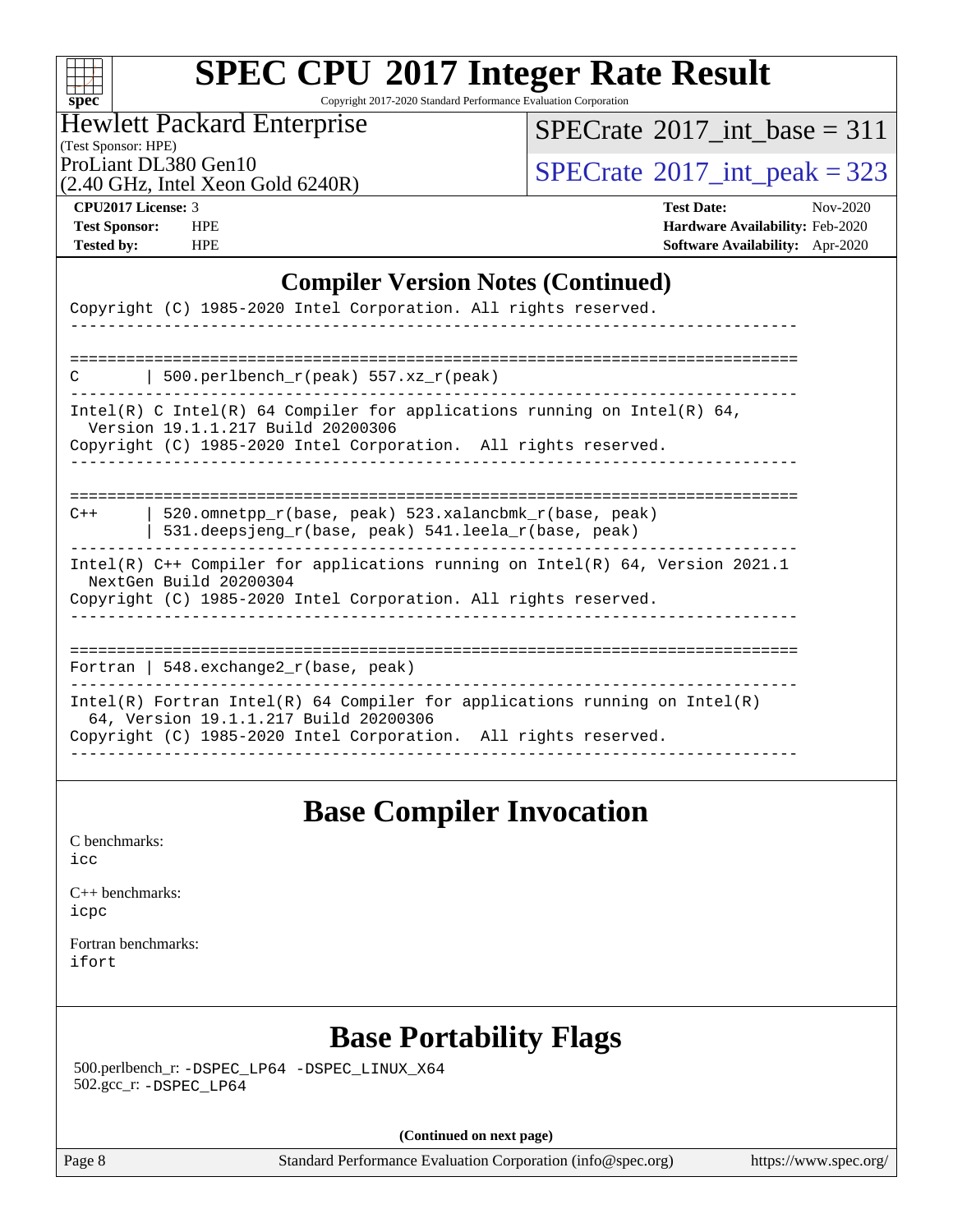

Copyright 2017-2020 Standard Performance Evaluation Corporation

#### Hewlett Packard Enterprise

(2.40 GHz, Intel Xeon Gold 6240R)

(Test Sponsor: HPE)

 $SPECTate$ <sup>®</sup>[2017\\_int\\_base =](http://www.spec.org/auto/cpu2017/Docs/result-fields.html#SPECrate2017intbase) 311

ProLiant DL380 Gen10<br>  $\text{SPECTate}^{\circ}2017\_int\_peak = 323$ 

**[CPU2017 License:](http://www.spec.org/auto/cpu2017/Docs/result-fields.html#CPU2017License)** 3 **[Test Date:](http://www.spec.org/auto/cpu2017/Docs/result-fields.html#TestDate)** Nov-2020 **[Test Sponsor:](http://www.spec.org/auto/cpu2017/Docs/result-fields.html#TestSponsor)** HPE **[Hardware Availability:](http://www.spec.org/auto/cpu2017/Docs/result-fields.html#HardwareAvailability)** Feb-2020 **[Tested by:](http://www.spec.org/auto/cpu2017/Docs/result-fields.html#Testedby)** HPE **[Software Availability:](http://www.spec.org/auto/cpu2017/Docs/result-fields.html#SoftwareAvailability)** Apr-2020

## **[Base Portability Flags \(Continued\)](http://www.spec.org/auto/cpu2017/Docs/result-fields.html#BasePortabilityFlags)**

 505.mcf\_r: [-DSPEC\\_LP64](http://www.spec.org/cpu2017/results/res2020q4/cpu2017-20201109-24346.flags.html#suite_basePORTABILITY505_mcf_r_DSPEC_LP64) 520.omnetpp\_r: [-DSPEC\\_LP64](http://www.spec.org/cpu2017/results/res2020q4/cpu2017-20201109-24346.flags.html#suite_basePORTABILITY520_omnetpp_r_DSPEC_LP64) 523.xalancbmk\_r: [-DSPEC\\_LP64](http://www.spec.org/cpu2017/results/res2020q4/cpu2017-20201109-24346.flags.html#suite_basePORTABILITY523_xalancbmk_r_DSPEC_LP64) [-DSPEC\\_LINUX](http://www.spec.org/cpu2017/results/res2020q4/cpu2017-20201109-24346.flags.html#b523.xalancbmk_r_baseCXXPORTABILITY_DSPEC_LINUX) 525.x264\_r: [-DSPEC\\_LP64](http://www.spec.org/cpu2017/results/res2020q4/cpu2017-20201109-24346.flags.html#suite_basePORTABILITY525_x264_r_DSPEC_LP64) 531.deepsjeng\_r: [-DSPEC\\_LP64](http://www.spec.org/cpu2017/results/res2020q4/cpu2017-20201109-24346.flags.html#suite_basePORTABILITY531_deepsjeng_r_DSPEC_LP64) 541.leela\_r: [-DSPEC\\_LP64](http://www.spec.org/cpu2017/results/res2020q4/cpu2017-20201109-24346.flags.html#suite_basePORTABILITY541_leela_r_DSPEC_LP64) 548.exchange2\_r: [-DSPEC\\_LP64](http://www.spec.org/cpu2017/results/res2020q4/cpu2017-20201109-24346.flags.html#suite_basePORTABILITY548_exchange2_r_DSPEC_LP64) 557.xz\_r: [-DSPEC\\_LP64](http://www.spec.org/cpu2017/results/res2020q4/cpu2017-20201109-24346.flags.html#suite_basePORTABILITY557_xz_r_DSPEC_LP64)

### **[Base Optimization Flags](http://www.spec.org/auto/cpu2017/Docs/result-fields.html#BaseOptimizationFlags)**

#### [C benchmarks](http://www.spec.org/auto/cpu2017/Docs/result-fields.html#Cbenchmarks):

```
-m64 -qnextgen -std=c11
-Wl,-plugin-opt=-x86-branches-within-32B-boundaries -Wl,-z,muldefs
-xCORE-AVX512 -O3 -ffast-math -flto -mfpmath=sse -funroll-loops
-fuse-ld=gold -qopt-mem-layout-trans=4
-L/usr/local/IntelCompiler19/compilers_and_libraries_2020.1.217/linux/compiler/lib/intel64_lin
-lqkmalloc
```
#### [C++ benchmarks](http://www.spec.org/auto/cpu2017/Docs/result-fields.html#CXXbenchmarks):

```
-m64 -qnextgen -Wl,-plugin-opt=-x86-branches-within-32B-boundaries
-Wl,-z,muldefs -xCORE-AVX512 -O3 -ffast-math -flto -mfpmath=sse
-funroll-loops -fuse-ld=gold -qopt-mem-layout-trans=4
-L/usr/local/IntelCompiler19/compilers_and_libraries_2020.1.217/linux/compiler/lib/intel64_lin
-lqkmalloc
```
#### [Fortran benchmarks:](http://www.spec.org/auto/cpu2017/Docs/result-fields.html#Fortranbenchmarks)

```
-m64 -Wl,-plugin-opt=-x86-branches-within-32B-boundaries -Wl,-z,muldefs
-xCORE-AVX512 -O3 -ipo -no-prec-div -qopt-mem-layout-trans=4
-nostandard-realloc-lhs -align array32byte -auto
-mbranches-within-32B-boundaries
-L/usr/local/IntelCompiler19/compilers_and_libraries_2020.1.217/linux/compiler/lib/intel64_lin
-lqkmalloc
```
### **[Peak Compiler Invocation](http://www.spec.org/auto/cpu2017/Docs/result-fields.html#PeakCompilerInvocation)**

[C benchmarks](http://www.spec.org/auto/cpu2017/Docs/result-fields.html#Cbenchmarks): [icc](http://www.spec.org/cpu2017/results/res2020q4/cpu2017-20201109-24346.flags.html#user_CCpeak_intel_icc_66fc1ee009f7361af1fbd72ca7dcefbb700085f36577c54f309893dd4ec40d12360134090235512931783d35fd58c0460139e722d5067c5574d8eaf2b3e37e92)

[C++ benchmarks:](http://www.spec.org/auto/cpu2017/Docs/result-fields.html#CXXbenchmarks) [icpc](http://www.spec.org/cpu2017/results/res2020q4/cpu2017-20201109-24346.flags.html#user_CXXpeak_intel_icpc_c510b6838c7f56d33e37e94d029a35b4a7bccf4766a728ee175e80a419847e808290a9b78be685c44ab727ea267ec2f070ec5dc83b407c0218cded6866a35d07)

**(Continued on next page)**

Page 9 Standard Performance Evaluation Corporation [\(info@spec.org\)](mailto:info@spec.org) <https://www.spec.org/>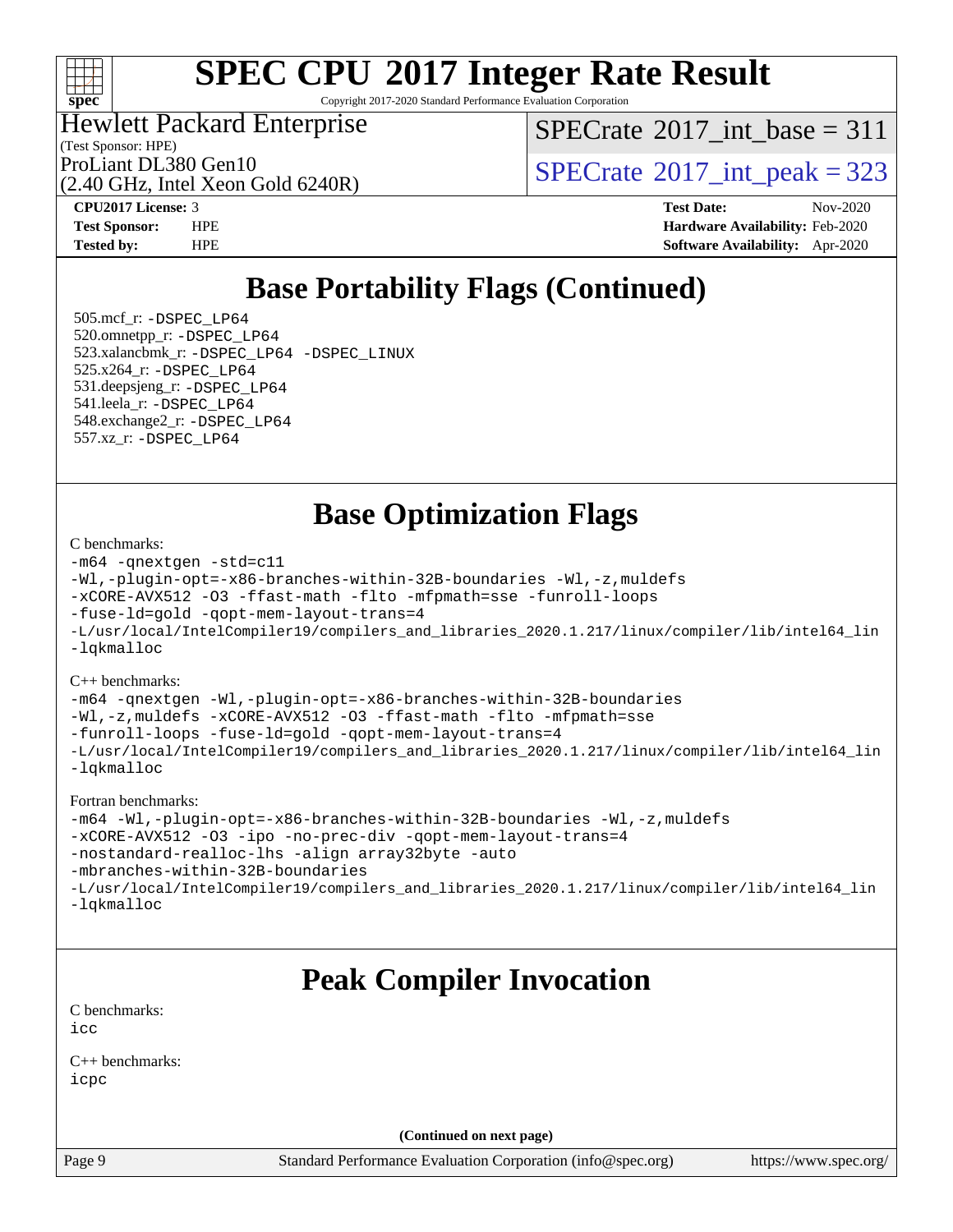

Copyright 2017-2020 Standard Performance Evaluation Corporation

#### Hewlett Packard Enterprise

(Test Sponsor: HPE)

 $SPECTate$ <sup>®</sup>[2017\\_int\\_base =](http://www.spec.org/auto/cpu2017/Docs/result-fields.html#SPECrate2017intbase) 311

ProLiant DL380 Gen10<br>  $SPECTate$ <sup>®</sup>[2017\\_int\\_peak = 3](http://www.spec.org/auto/cpu2017/Docs/result-fields.html#SPECrate2017intpeak)23

(2.40 GHz, Intel Xeon Gold 6240R)

**[CPU2017 License:](http://www.spec.org/auto/cpu2017/Docs/result-fields.html#CPU2017License)** 3 **[Test Date:](http://www.spec.org/auto/cpu2017/Docs/result-fields.html#TestDate)** Nov-2020 **[Test Sponsor:](http://www.spec.org/auto/cpu2017/Docs/result-fields.html#TestSponsor)** HPE **[Hardware Availability:](http://www.spec.org/auto/cpu2017/Docs/result-fields.html#HardwareAvailability)** Feb-2020 **[Tested by:](http://www.spec.org/auto/cpu2017/Docs/result-fields.html#Testedby)** HPE **[Software Availability:](http://www.spec.org/auto/cpu2017/Docs/result-fields.html#SoftwareAvailability)** Apr-2020

## **[Peak Compiler Invocation \(Continued\)](http://www.spec.org/auto/cpu2017/Docs/result-fields.html#PeakCompilerInvocation)**

[Fortran benchmarks](http://www.spec.org/auto/cpu2017/Docs/result-fields.html#Fortranbenchmarks):

[ifort](http://www.spec.org/cpu2017/results/res2020q4/cpu2017-20201109-24346.flags.html#user_FCpeak_intel_ifort_8111460550e3ca792625aed983ce982f94888b8b503583aa7ba2b8303487b4d8a21a13e7191a45c5fd58ff318f48f9492884d4413fa793fd88dd292cad7027ca)

### **[Peak Portability Flags](http://www.spec.org/auto/cpu2017/Docs/result-fields.html#PeakPortabilityFlags)**

 500.perlbench\_r: [-DSPEC\\_LP64](http://www.spec.org/cpu2017/results/res2020q4/cpu2017-20201109-24346.flags.html#b500.perlbench_r_peakPORTABILITY_DSPEC_LP64) [-DSPEC\\_LINUX\\_X64](http://www.spec.org/cpu2017/results/res2020q4/cpu2017-20201109-24346.flags.html#b500.perlbench_r_peakCPORTABILITY_DSPEC_LINUX_X64) 502.gcc\_r: [-D\\_FILE\\_OFFSET\\_BITS=64](http://www.spec.org/cpu2017/results/res2020q4/cpu2017-20201109-24346.flags.html#user_peakPORTABILITY502_gcc_r_file_offset_bits_64_5ae949a99b284ddf4e95728d47cb0843d81b2eb0e18bdfe74bbf0f61d0b064f4bda2f10ea5eb90e1dcab0e84dbc592acfc5018bc955c18609f94ddb8d550002c) 505.mcf\_r: [-DSPEC\\_LP64](http://www.spec.org/cpu2017/results/res2020q4/cpu2017-20201109-24346.flags.html#suite_peakPORTABILITY505_mcf_r_DSPEC_LP64) 520.omnetpp\_r: [-DSPEC\\_LP64](http://www.spec.org/cpu2017/results/res2020q4/cpu2017-20201109-24346.flags.html#suite_peakPORTABILITY520_omnetpp_r_DSPEC_LP64) 523.xalancbmk\_r: [-DSPEC\\_LP64](http://www.spec.org/cpu2017/results/res2020q4/cpu2017-20201109-24346.flags.html#suite_peakPORTABILITY523_xalancbmk_r_DSPEC_LP64) [-DSPEC\\_LINUX](http://www.spec.org/cpu2017/results/res2020q4/cpu2017-20201109-24346.flags.html#b523.xalancbmk_r_peakCXXPORTABILITY_DSPEC_LINUX) 525.x264\_r: [-DSPEC\\_LP64](http://www.spec.org/cpu2017/results/res2020q4/cpu2017-20201109-24346.flags.html#suite_peakPORTABILITY525_x264_r_DSPEC_LP64) 531.deepsjeng\_r: [-DSPEC\\_LP64](http://www.spec.org/cpu2017/results/res2020q4/cpu2017-20201109-24346.flags.html#suite_peakPORTABILITY531_deepsjeng_r_DSPEC_LP64) 541.leela\_r: [-DSPEC\\_LP64](http://www.spec.org/cpu2017/results/res2020q4/cpu2017-20201109-24346.flags.html#suite_peakPORTABILITY541_leela_r_DSPEC_LP64) 548.exchange2\_r: [-DSPEC\\_LP64](http://www.spec.org/cpu2017/results/res2020q4/cpu2017-20201109-24346.flags.html#suite_peakPORTABILITY548_exchange2_r_DSPEC_LP64) 557.xz\_r: [-DSPEC\\_LP64](http://www.spec.org/cpu2017/results/res2020q4/cpu2017-20201109-24346.flags.html#suite_peakPORTABILITY557_xz_r_DSPEC_LP64)

# **[Peak Optimization Flags](http://www.spec.org/auto/cpu2017/Docs/result-fields.html#PeakOptimizationFlags)**

[C benchmarks](http://www.spec.org/auto/cpu2017/Docs/result-fields.html#Cbenchmarks):

```
Page 10 Standard Performance Evaluation Corporation (info@spec.org) https://www.spec.org/
  500.perlbench_r: -Wl,-z,muldefs -prof-gen(pass 1) -prof-use(pass 2)
-xCORE-AVX512 -ipo -O3 -no-prec-div
-qopt-mem-layout-trans=4 -fno-strict-overflow
-mbranches-within-32B-boundaries
-L/usr/local/IntelCompiler19/compilers_and_libraries_2020.1.217/linux/compiler/lib/intel64_lin
-lqkmalloc
  502.gcc_r: -m32
-L/usr/local/IntelCompiler19/compilers_and_libraries_2020.1.217/linux/compiler/lib/ia32_lin
-std=gnu89
-Wl,-plugin-opt=-x86-branches-within-32B-boundaries
-Wl,-z,muldefs -fprofile-generate(pass 1)
-fprofile-use=default.profdata(pass 2) -xCORE-AVX512 -flto
-Ofast(pass 1) -O3 -ffast-math -qnextgen -fuse-ld=gold
-qopt-mem-layout-trans=4 -L/usr/local/jemalloc32-5.0.1/lib
-ljemalloc
  505.mcf_r: basepeak = yes
 525.x264_r: -m64-qnextgen -std=cl1-Wl,-plugin-opt=-x86-branches-within-32B-boundaries
-Wl,-z,muldefs -xCORE-AVX512 -flto -O3 -ffast-math
                                      (Continued on next page)
```